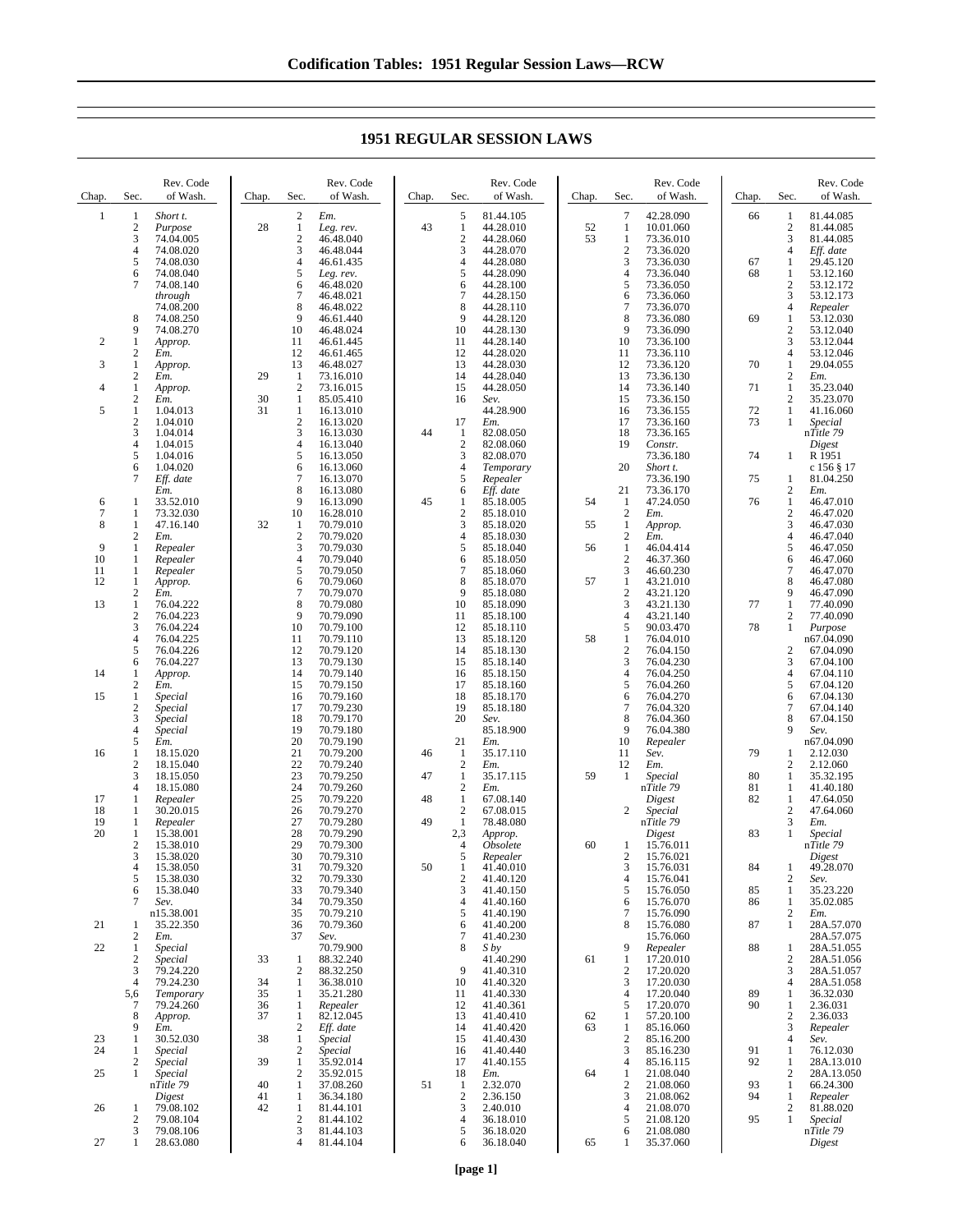**Codification Tables: 1951 Regular Session Laws—RCW**

| Chap.      | Rev. Code<br>Sec.<br>of Wash.                                                                                                                                                                                                                             | Rev. Code<br>Chap.<br>Sec.<br>of Wash.                                                                                                                                                                                                                                                                                              | Rev. Code<br>Sec.<br>of Wash.<br>Chap.                                                                                                                                                                                                              | Rev. Code<br>Sec.<br>of Wash.<br>Chap.                                                                                                                                                                                                              | Chap.             | Sec.                                                                     | Rev. Code<br>of Wash.                                                                                                                                    |
|------------|-----------------------------------------------------------------------------------------------------------------------------------------------------------------------------------------------------------------------------------------------------------|-------------------------------------------------------------------------------------------------------------------------------------------------------------------------------------------------------------------------------------------------------------------------------------------------------------------------------------|-----------------------------------------------------------------------------------------------------------------------------------------------------------------------------------------------------------------------------------------------------|-----------------------------------------------------------------------------------------------------------------------------------------------------------------------------------------------------------------------------------------------------|-------------------|--------------------------------------------------------------------------|----------------------------------------------------------------------------------------------------------------------------------------------------------|
|            | 2<br>Special<br>nTitle 79<br>Digest<br>3<br>Special<br>nTitle 79<br>Digest                                                                                                                                                                                | $\overline{4}$<br>18.51.030<br>5<br>18.51.040<br>6<br>18.51.050<br>$\overline{7}$<br>18.51.060<br>8<br>18.51.070<br>9<br>18.51.080                                                                                                                                                                                                  | 72.23.900<br>$\boldsymbol{2}$<br>72.23.010<br>3<br>71.02.650<br>4<br>72.23.910<br>5<br>Short t.<br>6<br>72.23.020                                                                                                                                   | 4<br>40.12.060<br>5<br>40.12.080<br>6<br>40.12.110<br>146<br>1<br>78.52.001<br>$\overline{c}$<br>Short t.<br>78.52.900                                                                                                                              | 151<br>152        | 17<br>18<br>1<br>1                                                       | 46.16.060<br>Repealer<br>43.78.070<br>72.08.342<br>72.08.343<br>72.12.122                                                                                |
| 96         | 1<br>43.62.010<br>$\mathbf{2}$<br>43.62.030<br>3<br>43.62.040<br>4<br>Approp.                                                                                                                                                                             | 10<br>18.51.090<br>11<br>18.51.100<br>12<br>18.51.110<br>13<br>18.51.120                                                                                                                                                                                                                                                            | $\overline{7}$<br>72.23.030<br>8<br>72.23.040<br>9<br>72.23.050<br>10<br>72.23.060                                                                                                                                                                  | 3<br>78.52.010<br>$\overline{4}$<br>78.52.020<br>5<br>78.52.025<br>6<br>78.52.030                                                                                                                                                                   | 153               | $\mathfrak{2}$<br>3<br>$\mathbf{1}$<br>$\mathfrak{2}$                    | Em.<br>Repealer<br>35.03.010<br>35.03.020                                                                                                                |
| 97<br>98   | 5<br>Em.<br>1<br>28B.20.380<br>1<br>41.04.070<br>$\overline{\mathbf{c}}$<br>41.04.080<br>3<br>41.04.090                                                                                                                                                   | 14<br>18.51.130<br>15<br>18.51.140<br>16<br>18.51.150<br>17<br>18.51.160<br>18,19<br>Approp.                                                                                                                                                                                                                                        | 72.23.070<br>11<br>12<br>72.23.080<br>13<br>72.23.090<br>72.23.100<br>14<br>15<br>72.23.110                                                                                                                                                         | 7<br>78.52.031<br>8<br>78.52.033<br>9<br>78.52.035<br>10<br>78.52.040<br>11<br>78.52.050                                                                                                                                                            | 154               | 3<br>4<br>$\mathbf{1}$<br>$\mathfrak{2}$                                 | 35.03.030<br>35.03.040<br>35.03.050<br>35.33.105<br>Em.                                                                                                  |
| 99         | 4<br>41.04.100<br>5<br>41.04.110<br>1<br>43.03.080                                                                                                                                                                                                        | 20<br>74.32.010<br>21<br>18.51.170<br>22<br>Sev.                                                                                                                                                                                                                                                                                    | 72.23.120<br>16<br>17<br>71.02.090<br>18<br>71.02.120                                                                                                                                                                                               | 78.52.070<br>12<br>13<br>78.52.100<br>78.52.120<br>14                                                                                                                                                                                               | 155               | $1-$<br>10<br>11                                                         | Temporary<br>Em.                                                                                                                                         |
| 100        | 2<br>Em.<br>1<br>36.16.100<br>$\overline{2}$<br>35.21.175<br>3<br>42.04.060                                                                                                                                                                               | 18.51.900<br>118<br>1<br>Local<br>119<br>1<br>65.16.130<br>$\mathfrak{2}$<br>65.16.140                                                                                                                                                                                                                                              | 19<br>71.02.140<br>20<br>71.02.200<br>21<br>71.02.170<br>22<br>71.02.190                                                                                                                                                                            | 15<br>78.52.130<br>16<br>78.52.140<br>17<br>78.52.150<br>18<br>78.52.160                                                                                                                                                                            | 156               | 1<br>$\mathfrak{2}$<br>3<br>$\overline{4}$                               | 3.12.021<br>3.12.071<br>3.16.002<br>3.16.004                                                                                                             |
| 101        | 4<br>42.04.060<br>1<br>29.13.020<br>$\overline{\mathbf{c}}$<br>29.13.030<br>3<br>29.24.110<br>4<br>29.13.040<br>5<br>29.21.060<br>6<br>29.27.040<br>7<br>29.27.080<br>8<br>29.13.025                                                                      | $\mathfrak{Z}$<br>65.16.150<br>120<br>1<br>66.44.190<br>$\sqrt{2}$<br>66.24.480<br>121<br>1<br>47.10.010<br>$\overline{c}$<br>47.10.020<br>3<br>47.10.030<br>$\overline{4}$<br>47.10.040<br>5<br>47.10.050<br>6<br>47.10.060                                                                                                        | 23<br>71.02.210<br>24<br>71.02.220<br>25<br>71.02.240<br>26<br>71.02.490<br>27<br>71.02.300<br>28<br>71.02.130<br>29<br>71.02.450<br>30<br>71.02.260<br>31<br>71.02.100                                                                             | 19<br>78.52.170<br>20<br>78.52.180<br>21<br>78.52.190<br>22<br>78.52.200<br>23<br>78.52.210<br>24<br>78.52.220<br>25<br>78.52.230<br>26<br>78.52.240<br>27<br>78.52.250                                                                             |                   | 5<br>6<br>7<br>8<br>9<br>10<br>11<br>12                                  | 3.16.008<br>3.16.050<br>3.12.041<br>3.12.051<br>3.14.010<br>3.14.050<br>3.14.020<br>3.14.030<br>3.14.040                                                 |
| 102        | 9<br>Repealer<br>1<br>46.48.170<br>$\overline{2}$<br>46.48.175                                                                                                                                                                                            | 7<br>47.10.070<br>8<br>47.10.080<br>9<br>47.10.110                                                                                                                                                                                                                                                                                  | 32<br>71.02.150<br>33<br>71.02.160<br>34<br>71.02.180                                                                                                                                                                                               | 28<br>78.52.260<br>29<br>78.52.270<br>30<br>78.52.280                                                                                                                                                                                               |                   | 13<br>14<br>15                                                           | 3.14.060<br>3.04.090<br>3.04.130                                                                                                                         |
| 103        | 3<br>Repealer<br>1<br>41.24.170<br>$\mathbf{2}$<br>41.24.160<br>3<br>41.24.220                                                                                                                                                                            | 10<br>47.10.120<br>11<br>47.10.090<br>12<br>47.10.100<br>13<br>47.10.130                                                                                                                                                                                                                                                            | 35<br>71.02.270<br>71.02.290<br>36<br>37<br>71.02.280<br>38<br>71.02.250                                                                                                                                                                            | 31<br>78.52.290<br>32<br>78.52.300<br>33<br>78.52.310<br>34<br>78.52.320                                                                                                                                                                            | 157               | 16<br>17<br>1<br>$\overline{c}$                                          | 3.20.130<br>Repealer<br>1.08.001<br>1.08.003                                                                                                             |
| 104        | 4<br>41.24.230<br>1<br>35.21.420                                                                                                                                                                                                                          | 14<br>$S$ by<br>47.60.100                                                                                                                                                                                                                                                                                                           | 39<br>71.02.110<br>40<br>72.23.130                                                                                                                                                                                                                  | 35<br>78.52.330<br>36<br>78.52.340                                                                                                                                                                                                                  |                   | 3<br>$\overline{4}$                                                      | 1.08.005<br>1.08.007                                                                                                                                     |
| 105<br>106 | 2<br>Em.<br>33.40.075<br>1<br>1<br>43.20.080                                                                                                                                                                                                              | 15<br>47.10.140<br>16<br>Em.<br>122<br>1<br>74.04.005                                                                                                                                                                                                                                                                               | 41<br>72.23.140<br>42<br>72.23.150<br>72.23.160<br>43                                                                                                                                                                                               | 37<br>79.01.700<br>38<br>78.52.350<br>39<br>78.52.360                                                                                                                                                                                               |                   | 5<br>6<br>$\boldsymbol{7}$                                               | 1.08.011<br>1.08.013<br>1.08.015                                                                                                                         |
| 107        | $\overline{\mathbf{c}}$<br>70.58.130<br>3<br>43.20.090<br>$\overline{4}$<br>70.58.010<br>5<br>70.58.020<br>6<br>70.58.080<br>7<br>70.58.090<br>8<br>70.58.040<br>1<br>17.04.240<br>2<br>R 1951 2nd<br>ex.s. c 24<br>\$12<br>3<br>R 1951 2nd<br>ex.s. c 26 | $\overline{c}$<br>Eff. date<br>123<br>$\mathbf{1}$<br>29.48.005<br>124<br>$\mathbf{1}$<br>77.12.440<br>$\overline{c}$<br>77.32.185<br>125<br>$\mathbf{1}$<br>Leg. rev.<br>$\overline{c}$<br>2.08.060<br>3<br>2.08.061<br>$\overline{4}$<br>2.08.062<br>5<br>2.08.063<br>6<br>2.08.064<br>7<br>2.08.065<br>8<br>2.08.069<br>9<br>Em. | 44<br>72.23.180<br>45<br>72.23.190<br>46<br>72.23.200<br>72.23.210<br>47<br>48<br>72.23.220<br>72.23.230<br>49<br>50<br>72.23.250<br>71.02.230<br>51<br>52<br>71.02.410<br>53<br>71.02.310<br>54<br>71.02.420<br>55<br>71.02.430<br>71.02.320<br>56 | 40<br>78.52.370<br>41<br>78.52.380<br>42<br>78.52.390<br>78.52.400<br>43<br>44<br>78.52.410<br>45<br>78.52.420<br>46<br>78.52.430<br>47<br>78.52.440<br>48<br>78.52.450<br>49<br>78.52.460<br>50<br>78.52.470<br>51<br>78.52.480<br>52<br>78.52.490 |                   | 8<br>9<br>10<br>11<br>12<br>13<br>14<br>15<br>16<br>17<br>18<br>19<br>20 | 1.08.017<br>1.08.021<br>1.08.023<br>1.08.025<br>1.08.027<br>1.08.031<br>1.08.037<br>1.08.033<br>1.08.040<br>1.08.050<br>44.20.050<br>Repealer<br>Approp. |
|            | § 5<br>4<br>R 1951 2nd<br>ex.s. c 25                                                                                                                                                                                                                      | 126<br>1<br>77.16.150<br>2<br>77.16.155<br>3<br>77.16.157                                                                                                                                                                                                                                                                           | 57<br>71.02.390<br>58<br>71.02.330<br>59<br>71.02.340                                                                                                                                                                                               | 53<br>78.52.500<br>54<br>78.52.510<br>55<br>78.52.520                                                                                                                                                                                               | 158<br>159        | 21<br>$\mathbf{1}$<br>$\mathbf{1}$                                       | Em.<br>87.68.110<br>87.03.160                                                                                                                            |
| 108<br>109 | § 6<br>36.63.200<br>1<br>35.27.020<br>1                                                                                                                                                                                                                   | 17.16.140<br>127<br>1<br>128<br>1<br>Special<br>$\boldsymbol{2}$<br>Special                                                                                                                                                                                                                                                         | 71.02.350<br>60<br>71.02.360<br>61<br>62<br>71.02.380                                                                                                                                                                                               | 56<br>78.52.530<br>78.52.540<br>57<br>78.52.550<br>58                                                                                                                                                                                               | 160<br>161        | $\mathbf{1}$<br>$\mathfrak{2}$<br>$\mathbf{1}$                           | 16.48.150<br>16.48.151<br>36.33.180                                                                                                                      |
| 110<br>111 | 81.92.050<br>1<br>2<br>Em.<br>1<br>81.54.030                                                                                                                                                                                                              | 3<br>Special<br>129<br>$\mathbf{1}$<br>56.08.040<br>$\sqrt{2}$<br>56.16.020                                                                                                                                                                                                                                                         | 71.02.400<br>63<br>71.02.370<br>64<br>72.23.260<br>65                                                                                                                                                                                               | 59<br>Constr.<br>78.52.910<br>60<br>Sev.                                                                                                                                                                                                            | 162<br>163<br>164 | $\mathbf{1}$<br>1<br>$\mathbf{1}$                                        | 35.21.200<br>Approp.<br>Approp.                                                                                                                          |
| 112        | $\overline{2}$<br>81.54.040<br>3<br>Em.<br>1<br>57.16.030                                                                                                                                                                                                 | 3<br>56.16.030<br>$\overline{4}$<br>Repealer<br>130<br>$\mathbf{1}$<br>18.32.030                                                                                                                                                                                                                                                    | 72.23.270<br>66<br>72.23.280<br>67<br>68<br>72.23.290                                                                                                                                                                                               | 78.52.920<br>147<br>28A.47.210<br>$\mathbf{1}$<br>$\overline{c}$<br>28A.47.220                                                                                                                                                                      | 165               | $\mathbf{2}$<br>$\mathbf{1}$<br>$\mathfrak{2}$                           | Em.<br>74.08.030<br>Eff. date                                                                                                                            |
|            | 57.16.040<br>2<br>3<br>57.28.040                                                                                                                                                                                                                          | $\boldsymbol{2}$<br>18.32.100<br>3<br>18.32.160                                                                                                                                                                                                                                                                                     | 69<br>Repealer<br>70<br>Sev.                                                                                                                                                                                                                        | 3<br>28A.47.230<br>148<br>1<br>Special                                                                                                                                                                                                              | 166               | $\mathbf{1}$<br>$\boldsymbol{2}$                                         | 4.24.140<br>4.24.141                                                                                                                                     |
| 113        | 43.57.010<br>1<br>$\boldsymbol{2}$<br>43.57.020<br>3<br>43.57.030                                                                                                                                                                                         | 18.32.180<br>$\overline{4}$<br>131<br>1<br>43.01.090<br>$\overline{c}$<br>Em.                                                                                                                                                                                                                                                       | 43.43.120<br>140<br>1<br>$\sqrt{2}$<br>43.43.130<br>3<br>43.43.220                                                                                                                                                                                  | $\overline{c}$<br>Special<br>149<br>1<br>76.12.110<br>$\overline{c}$<br>Obsolete                                                                                                                                                                    | 167               | $\mathbf{1}$<br>$\sqrt{2}$<br>3                                          | 47.52.001<br>47.52.010<br>47.52.011                                                                                                                      |
| 114        | 4<br>Approp.<br>5<br>Em.<br>1<br>14.08.300<br>$\overline{2}$<br>14.08.302<br>14.08.304<br>3                                                                                                                                                               | 132<br>$\mathbf{1}$<br>30.24.035<br>133<br>53.36.020<br>1<br>134<br>1<br>Special<br>135<br>$\mathbf{1}$<br>72.68.080<br>$\boldsymbol{2}$<br>72.68.090                                                                                                                                                                               | 43.43.250<br>4<br>5<br>43.43.260<br>43.43.270<br>6<br>$\overline{7}$<br>43.43.280<br>8<br>43.43.310                                                                                                                                                 | 150<br>1<br>Short t.<br>$\overline{c}$<br>46.70.010<br>3<br>46.70.020<br>$\overline{4}$<br>46.70.030<br>5<br>46.70.040                                                                                                                              |                   | $\overline{4}$<br>5<br>6<br>7<br>8                                       | 47.52.020<br>47.52.025<br>47.52.072<br>47.52.073<br>47.52.074                                                                                            |
| 115        | 4<br>Em.<br>1<br>51.32.050<br>$\overline{c}$<br>51.32.060<br>3<br>51.32.090<br>51.32.080<br>4                                                                                                                                                             | 3<br>72.68.100<br>136<br>1<br>Special<br>$\overline{c}$<br>Special<br>137<br>$\mathbf{1}$<br>71.04.120<br>138<br>$\mathbf{1}$<br>11.08.101                                                                                                                                                                                          | 43.43.300<br>9<br>10<br>43.43.135<br>41.40.270<br>141<br>$\mathbf{1}$<br>$\overline{2}$<br>41.40.290<br>$\mathbf{1}$<br>44.24.060<br>142                                                                                                            | 6<br>46.70.050<br>7<br>46.70.060<br>8<br>46.70.070<br>9<br>46.70.080<br>10<br>46.70.090                                                                                                                                                             |                   | 9<br>10<br>11<br>12<br>13                                                | 47.52.075<br>47.52.070<br>47.52.080<br>47.52.121<br>Eff. date                                                                                            |
| 116<br>117 | 5<br>51.32.160<br>51.32.005<br>6<br>84.09.030<br>1<br>18.51.005<br>1<br>$\overline{\mathbf{c}}$<br>18.51.010<br>3<br>18.51.020                                                                                                                            | $\mathfrak{2}$<br>11.08.111<br>3<br>11.08.120<br>$\overline{4}$<br>Repealer<br>139<br>1<br>Constr.<br>Purpose<br>71.02.900                                                                                                                                                                                                          | 1<br>143<br>36.86.090<br>144<br>$1 - 3$<br>Temporary<br>$\overline{4}$<br>Em.<br>145<br>$\mathbf{1}$<br>40.12.010<br>$\overline{c}$<br>40.12.040<br>3<br>40.12.050                                                                                  | 46.70.140<br>11<br>12<br>46.70.150<br>13<br>46.70.100<br>46.70.110<br>14<br>15<br>46.70.120<br>46.70.130<br>16                                                                                                                                      | 168               | 1<br>$\sqrt{2}$<br>3<br>$\overline{4}$<br>5<br>6                         | 18.46.005<br>18.46.010<br>18.46.020<br>18.46.030<br>18.46.040<br>18.46.050                                                                               |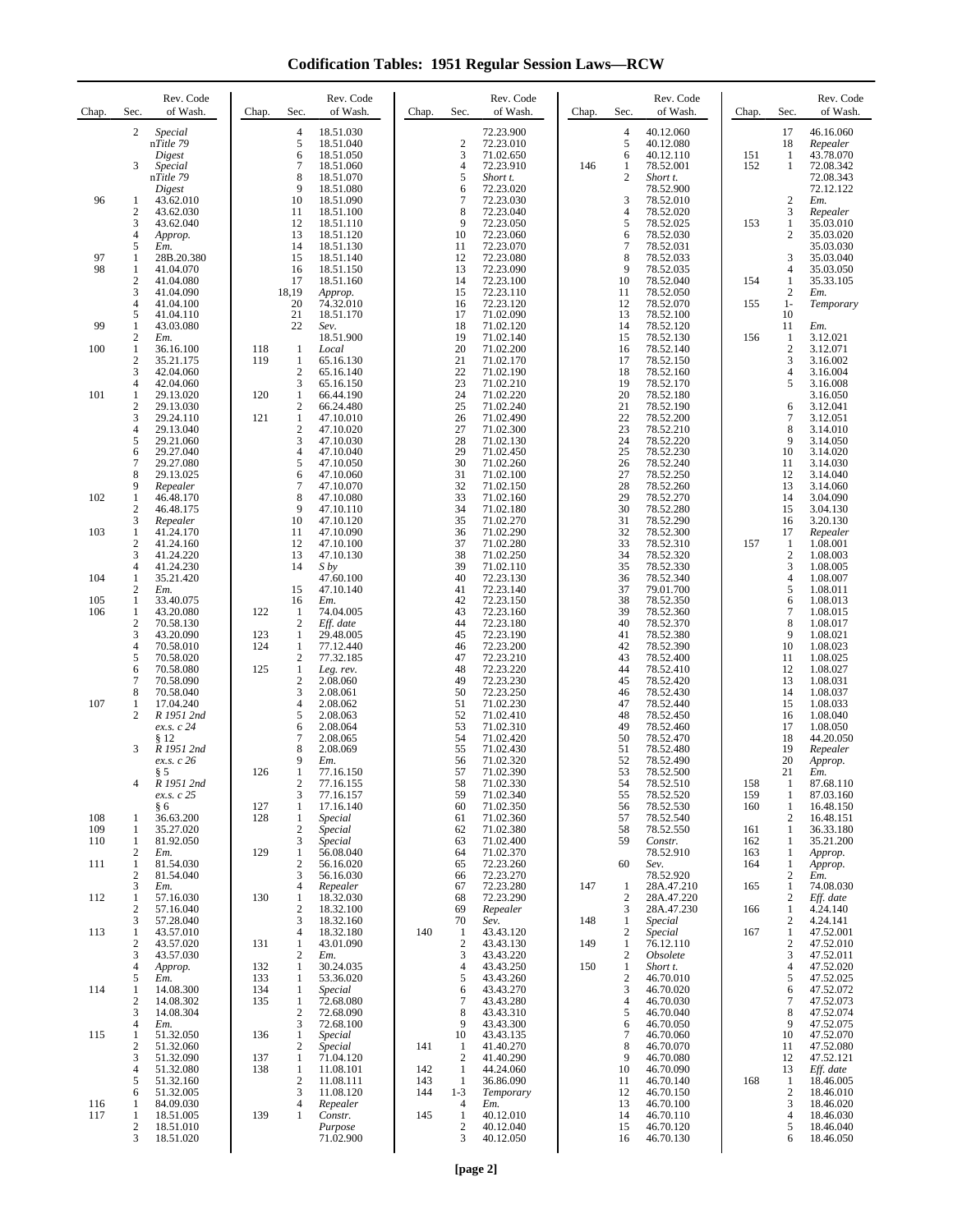**Codification Tables: 1951 Regular Session Laws—RCW**

| Chap.             | Sec.                                                                                  | Rev. Code<br>of Wash.                                                                                                                                                       | Chap.      | Sec.                                                                                       | Rev. Code<br>of Wash.                                                                                                                                                              | Chap.                           | Sec.                                                                             | Rev. Code<br>of Wash.                                                                                                                                                              | Chap.                                  | Rev. Code<br>of Wash.<br>Sec.                                                                                                                                                                                                                                                | Chap.                    | Sec.                                                                                                         | Rev. Code<br>of Wash.                                                                                                                                                             |
|-------------------|---------------------------------------------------------------------------------------|-----------------------------------------------------------------------------------------------------------------------------------------------------------------------------|------------|--------------------------------------------------------------------------------------------|------------------------------------------------------------------------------------------------------------------------------------------------------------------------------------|---------------------------------|----------------------------------------------------------------------------------|------------------------------------------------------------------------------------------------------------------------------------------------------------------------------------|----------------------------------------|------------------------------------------------------------------------------------------------------------------------------------------------------------------------------------------------------------------------------------------------------------------------------|--------------------------|--------------------------------------------------------------------------------------------------------------|-----------------------------------------------------------------------------------------------------------------------------------------------------------------------------------|
|                   | $\overline{7}$<br>8<br>9<br>10<br>11<br>12<br>13<br>14<br>15<br>16<br>17              | 18.46.060<br>18.46.070<br>18.46.080<br>18.46.090<br>18.46.100<br>18.46.110<br>18.46.120<br>18.46.130<br>18.46.140<br>Repealer<br>Sev.                                       | 180<br>181 | 1<br>$\overline{2}$<br>3<br>4<br>5<br>6<br>$\overline{7}$<br>8<br>9<br>1<br>$\overline{c}$ | 18.18.010<br>18.18.050<br>18.18.060<br>18.18.070<br>18.18.090<br>18.18.120<br>18.18.140<br>18.18.190<br>18.18.210<br>28.41.080<br>28.41.090                                        | 186                             | 8<br>9<br>10<br>11<br>12<br>13<br>14<br>15<br>16<br>17<br>1                      | 83.05.080<br>83.05.090<br>83.60.010<br>83.60.020<br>83.60.030<br>83.60.040<br>83.60.050<br>83.60.060<br>83.60.070<br>83.60.080<br>Local                                            | 198<br>199                             | 1<br>51.16.050<br>1<br>47.57.010<br>$\overline{2}$<br>47.57.020<br>3<br>47.57.030<br>4<br>47.57.040<br>5<br>47.57.050<br>47.57.060<br>6<br>$\overline{7}$<br>47.57.070<br>8<br>47.57.080<br>9<br>47.57.090<br>10<br>47.57.100                                                | 219<br>220<br>221<br>222 | 1<br>$\boldsymbol{2}$<br>3<br>4<br>1<br>1<br>$\sqrt{2}$<br>$\mathbf{1}$<br>$\overline{\mathbf{c}}$<br>3<br>4 | 46.72.130<br>46.72.140<br>46.72.150<br>Sev.<br>84.64.080<br>44.08.060<br>44.08.061<br>18.85.010<br>18.85.030<br>18.85.040<br>18.85.050                                            |
| 169               | 1<br>$\boldsymbol{2}$<br>3<br>4<br>5<br>6<br>7                                        | 18.46.900<br>15.70.010<br>15.70.020<br>15.70.030<br>15.70.040<br>15.70.050<br>Sev.<br>Em.                                                                                   | 182<br>183 | $\mathbf{1}$<br>$\boldsymbol{2}$<br>$\,1\,$<br>$\overline{2}$<br>3<br>4<br>5<br>6          | 9.31.100<br>Em.<br>18.45.010<br>18.45.020<br>18.45.030<br>18.45.040<br>18.45.050<br>18.45.060                                                                                      | 187<br>188<br>189<br>190<br>191 | $\boldsymbol{2}$<br>3<br>1<br>$\mathbf{2}$<br>1<br>1<br>1<br>1                   | Local<br>Em.<br>36.32.390<br>Em.<br>47.36.150<br>87.03.460<br>48.23.360<br>81.36.140                                                                                               |                                        | 11<br>47.57.110<br>12<br>47.57.120<br>13<br>47.57.130<br>14<br>47.57.140<br>15<br>47.57.150<br>16<br>47.57.180<br>17<br>47.57.190<br>18<br>47.57.160                                                                                                                         |                          | 5<br>6<br>7<br>8<br>9<br>10<br>11<br>12                                                                      | 18.85.070<br>18.85.080<br>18.85.090<br>18.85.100<br>18.85.110<br>18.85.120<br>18.85.130<br>18.85.140                                                                              |
| 170<br>171<br>172 | 1<br>2<br>3<br>1<br>1<br>$\boldsymbol{2}$                                             | 43.23.010<br>43.23.150<br>43.23.160<br>22.08.090<br>84.28.020<br>84.28.050                                                                                                  |            | $\overline{7}$<br>8<br>9<br>10<br>11<br>12                                                 | 18.45.070<br>18.45.080<br>18.45.090<br>18.45.110<br>18.45.120<br>18.45.170                                                                                                         | 192                             | 1<br>$\boldsymbol{2}$<br>3<br>$\overline{4}$<br>5<br>6                           | 36.88.010<br>36.88.020<br>36.88.030<br>36.88.040<br>36.88.050<br>36.88.060                                                                                                         |                                        | 19<br>47.57.170<br>20<br>47.57.200<br>21<br>47.57.210<br>22<br>47.57.220<br>23<br>Constr.<br>Sev.                                                                                                                                                                            |                          | 13<br>14<br>15<br>16<br>17<br>18                                                                             | 18.85.150<br>18.85.170<br>18.85.180<br>18.85.230<br>18.85.290<br>18.85.300                                                                                                        |
| 173               | 3<br>1<br>$\mathbf{2}$<br>3<br>4<br>5<br>6<br>7<br>8<br>9                             | 84.28.060<br>45.76.020<br>45.76.030<br>45.76.040<br>45.76.050<br>45.76.060<br>45.76.070<br>45.76.080<br>45.76.090<br>45.76.100                                              |            | 13<br>14<br>15<br>16<br>17<br>18<br>19<br>20<br>21<br>22                                   | 18.45.180<br>18.45.190<br>18.45.200<br>18.45.210<br>18.45.220<br>18.45.410<br>18.45.230<br>18.45.240<br>18.45.250<br>18.45.260                                                     |                                 | 7<br>8<br>9<br>10<br>11<br>12<br>13<br>14<br>15<br>16                            | 36.88.070<br>36.88.080<br>36.88.090<br>36.88.100<br>36.88.110<br>36.88.120<br>36.88.130<br>36.88.140<br>36.88.150<br>36.88.160                                                     | 200<br>201<br>202                      | 47.57.900<br>24<br>Em.<br>1<br>89.12.050<br>89.12.070<br>2<br>3<br>89.12.100<br>89.12.130<br>4<br>1<br>87.08.030<br>$\overline{c}$<br>Val.<br>n87.08.030<br>87.76.040<br>1                                                                                                   |                          | 19<br>20<br>21<br>22<br>23<br>24<br>25<br>26<br>27                                                           | 18.85.310<br>18.85.340<br>18.85.161<br>18.85.163<br>18.85.251<br>18.85.261<br>18.85.271<br>18.85.281<br>Sev.<br>18.85.910                                                         |
| 174               | 10<br>-1<br>$\overline{2}$<br>3<br>4<br>5<br>6<br>7<br>8<br>9<br>10<br>11<br>12<br>13 | 45.76.010<br>70.77.010<br>70.77.020<br>70.77.030<br>70.77.040<br>70.77.050<br>70.77.060<br>70.77.070<br>70.77.080<br>70.77.090<br>70.77.100<br>70.77.110<br>Repealer<br>Em. |            | 23<br>24<br>25<br>26<br>27<br>28<br>29<br>30<br>31<br>32<br>33<br>34<br>35<br>36           | 18.45.270<br>18.45.280<br>18.45.300<br>18.45.310<br>18.45.320<br>18.45.330<br>18.45.340<br>18.45.360<br>18.45.380<br>18.45.100<br>18.45.420<br>18.45.430<br>18.45.350<br>18.45.290 |                                 | 17<br>18<br>19<br>20<br>21<br>22<br>23<br>24<br>25<br>26<br>27<br>28<br>29<br>30 | 36.88.170<br>36.88.180<br>36.88.190<br>36.88.200<br>36.88.210<br>36.88.220<br>36.88.230<br>36.88.240<br>36.88.250<br>36.88.260<br>36.88.270<br>36.88.280<br>36.88.290<br>36.88.300 | 203<br>204<br>205<br>206<br>207        | 1<br>58.16.040<br>70.32.020<br>1<br>70.32.021<br>2<br>Repealer<br>87.03.285<br>1<br>$\overline{c}$<br>87.03.290<br>3<br>87.03.295<br>4<br>87.03.300<br>5<br>87.03.305<br>1<br>73.04.110<br>1<br>54.04.060<br>$\overline{c}$<br>54.04.070<br>3<br>54.04.080<br>54.12.080<br>4 | 223                      | 28<br>1<br>$\sqrt{2}$<br>3<br>4<br>5<br>6<br>$\tau$<br>8<br>9<br>10<br>11<br>12<br>13                        | Repealer<br>Leg. rev.<br>71.06.010<br>71.06.020<br>71.06.030<br>71.06.040<br>71.06.050<br>71.06.060<br>71.06.090<br>71.06.110<br>71.06.100<br>71.06.140<br>71.06.130<br>71.06.120 |
| 175<br>176<br>177 | -1<br>1<br>$\mathbf{2}$<br>3<br>4<br>5<br>6<br>7<br>8<br>9<br>1                       | 46.64.015<br>74.10.010<br>74.10.020<br>74.10.030<br>74.10.040<br>74.10.050<br>74.10.060<br>74.10.070<br>74.10.080<br>Em.<br>8.04.090                                        |            | 37<br>38<br>39<br>40<br>41<br>42<br>43<br>44<br>45<br>46<br>47                             | 18.45.390<br>18.45.480<br>18.45.370<br>18.45.400<br>18.45.130<br>18.45.140<br>18.45.150<br>18.45.160<br>18.45.490<br>18.45.440<br>18.45.450                                        | 193<br>194                      | 31<br>32<br>33<br>34<br>35<br>36<br>37<br>-1<br>$\overline{2}$<br>3<br>1         | 36.88.310<br>36.88.320<br>36.88.330<br>36.88.340<br>36.88.350<br>36.88.360<br>36.88.370<br>29.62.050<br>29.62.060<br>29.62.070<br>48.27.020                                        | 208<br>209<br>210<br>211<br>212<br>213 | 5<br>54.08.060<br>29.10.120<br>1<br>1<br>54.16.120<br>2<br>54.16.130<br>1<br>2.32.210<br>$\overline{c}$<br>2.32.220<br>3<br>2.32.230<br>35.23.352<br>-1<br>$\boldsymbol{2}$<br>Repealer<br>87.03.025<br>1<br>17.08.070<br>1                                                  |                          | 14<br>15<br>16<br>17<br>18<br>19<br>20<br>21<br>22<br>23<br>24                                               | 71.06.070<br>71.06.080<br>71.06.150<br>71.06.170<br>71.06.180<br>71.06.190<br>71.06.200<br>71.06.210<br>71.06.230<br>71.06.240<br>71.06.160                                       |
| 178               | 2<br>3<br>4<br>1<br>2<br>3<br>4<br>5<br>6<br>$\tau$                                   | 8.04.092<br>8.04.094<br>8.04.130<br>Short t.<br>38.52.900<br>38.52.020<br>38.52.010<br>38.52.030<br>38.52.040<br>38.52.050<br>38.52.060                                     | 184        | 48<br>49<br>50<br>51<br>52<br>53<br>54<br>55<br>56<br>1                                    | 18.45.460<br>18.45.470<br>18.45.500<br>18.45.510<br>18.45.520<br>18.45.530<br>18.45.540<br>Sev.<br>18.45.900<br>Repealer<br>41.48.010                                              | 195<br>196                      | 1<br>$\mathbf{2}$<br>3<br>1<br>2<br>3<br>4<br>5<br>6<br>7                        | 58.16.020<br>58.16.060<br>58.16.090<br>Purpose<br>26.21.900<br>26.21.010<br>26.21.020<br>26.21.030<br>26.21.040<br>26.21.050<br>26.21.060                                          | 214<br>215                             | 1<br>51.16.170<br>$\mathbf{1}$<br>50.04.070<br>$\boldsymbol{2}$<br>50.12.080<br>3<br>50.12.110<br>4<br>50.20.140<br>5<br>50.20.150<br>50.20.160<br>6<br>7<br>50.20.180<br>50.20.190<br>8<br>9<br>S by<br>50.24.160                                                           | 224                      | 25<br>26<br>27<br>28<br>1<br>$\overline{\mathbf{c}}$<br>3<br>4<br>5<br>6<br>7                                | 71.06.250<br>71.06.220<br>71.06.260<br>Repealer<br>58.16.100<br>58.24.010<br>58.24.020<br>58.24.030<br>58.24.050<br>58.24.040<br>Sev.                                             |
|                   | 8<br>9<br>10<br>11<br>12<br>13<br>14<br>15<br>16<br>17                                | 38.52.070<br>38.52.080<br>38.52.090<br>38.52.180<br>38.52.100<br>38.52.110<br>38.52.120<br>38.52.130<br>38.52.140<br>Saving<br>38.52.920                                    |            | $\boldsymbol{2}$<br>3<br>$\overline{4}$<br>5<br>6<br>7<br>8<br>9<br>10<br>11<br>12         | 41.48.020<br>41.48.030<br>41.48.040<br>41.48.050<br>41.48.060<br>41.48.070<br>Approp.<br>41.48.080<br>41.48.090<br>41.48.100<br>Eff. date                                          |                                 | 8<br>9<br>10<br>11<br>12<br>13<br>14<br>15<br>16<br>17<br>18                     | 26.21.070<br>26.21.080<br>26.21.090<br>26.21.100<br>26.21.110<br>26.21.120<br>26.21.130<br>26.21.140<br>26.21.150<br>26.21.160<br>26.21.170                                        | 216                                    | 10<br>50.32.020<br>11<br>S by<br>50.20.010<br>12<br>50.20.050<br>13<br>50.20.060<br>14<br>50.20.080<br>50.20.130<br>15<br>16<br>50.28.010<br>17<br>50.28.050<br>89.08.170<br>$\mathbf{1}$<br>$\overline{c}$<br>89.08.180                                                     | 225                      | 1<br>$\sqrt{2}$<br>3<br>4<br>5<br>6<br>7<br>8<br>9<br>10                                                     | n58.24.010<br>51.52.010<br>51.52.020<br>51.52.030<br>51.52.040<br>51.52.050<br>51.52.060<br>51.52.070<br>51.52.080<br>51.52.090<br>51.52.095                                      |
| 179               | 18<br>19<br>20<br>21<br>22<br>-1                                                      | 38.52.150<br>38.52.160<br>38.52.170<br>Exp. Date<br>38.52.910<br>Em.<br>35.61.210                                                                                           | 185        | $\mathbf{1}$<br>$\boldsymbol{2}$<br>3<br>4<br>5<br>6<br>7                                  | 83.05.010<br>83.05.020<br>83.05.030<br>83.05.040<br>83.05.050<br>83.05.060<br>83.05.070                                                                                            | 197                             | 1<br>2<br>3<br>4<br>5<br>6<br>7                                                  | 11.64.002<br>11.64.008<br>11.64.016<br>11.64.022<br>11.64.030<br>11.64.040<br>Repealer                                                                                             | 217<br>218                             | 89.08.030<br>3<br>89.08.040<br>4<br>35.21.430<br>1<br>$\overline{c}$<br>35.21.440<br>35.21.450<br>3<br>30.24.015<br>1<br>2<br>Repealer                                                                                                                                       |                          | 11<br>12<br>13<br>14<br>15<br>16<br>17                                                                       | 51.52.100<br>51.52.102<br>51.52.106<br>51.52.110<br>51.52.115<br>51.52.120<br>51.52.130                                                                                           |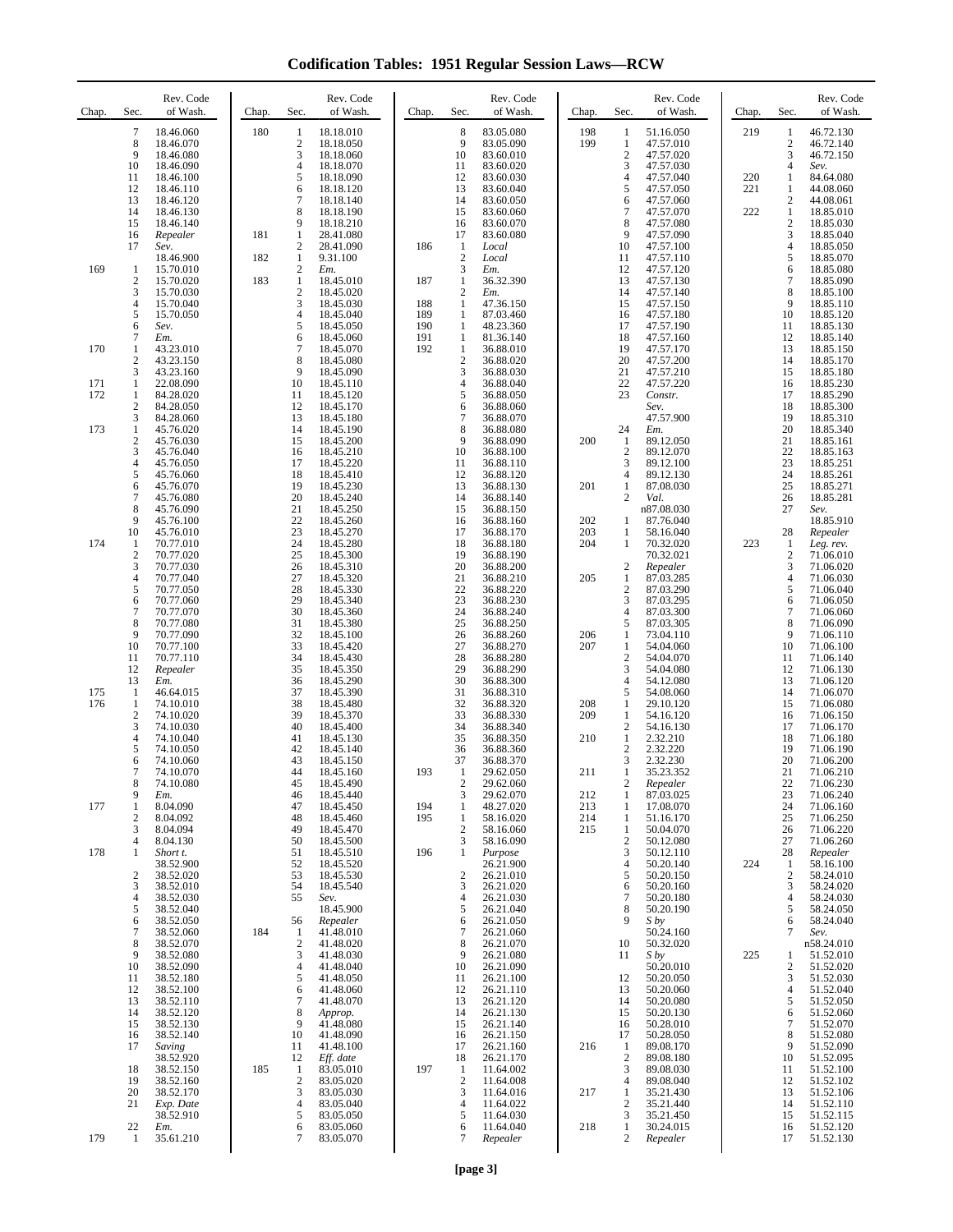**Codification Tables: 1951 Regular Session Laws—RCW**

| Chap.                    | Rev. Code<br>Sec.<br>of Wash.                                                                                                                                                                                                                                                                                                                                          | Chap.                                  | Rev. Code<br>Sec.<br>of Wash.                                                                                                                                                                                                                                                                                                                                                            | Chap.                           | Rev. Code<br>of Wash.<br>Sec.                                                                                                                                                                                                                                                                                                                                                                                   | Chap.                    | Rev. Code<br>Sec.<br>of Wash.                                                                                                                                                                                                                                                                                                                                                                               | Chap.      | Sec.                                                                                                                                                                | Rev. Code<br>of Wash.                                                                                                                                                                                                                                      |
|--------------------------|------------------------------------------------------------------------------------------------------------------------------------------------------------------------------------------------------------------------------------------------------------------------------------------------------------------------------------------------------------------------|----------------------------------------|------------------------------------------------------------------------------------------------------------------------------------------------------------------------------------------------------------------------------------------------------------------------------------------------------------------------------------------------------------------------------------------|---------------------------------|-----------------------------------------------------------------------------------------------------------------------------------------------------------------------------------------------------------------------------------------------------------------------------------------------------------------------------------------------------------------------------------------------------------------|--------------------------|-------------------------------------------------------------------------------------------------------------------------------------------------------------------------------------------------------------------------------------------------------------------------------------------------------------------------------------------------------------------------------------------------------------|------------|---------------------------------------------------------------------------------------------------------------------------------------------------------------------|------------------------------------------------------------------------------------------------------------------------------------------------------------------------------------------------------------------------------------------------------------|
| 226                      | 18<br>51.52.132<br>19<br>51.52.140<br>20<br>51.52.150<br>21<br>Sev.<br>n51.52.010<br>30.30.120<br>1<br>2<br>30.30.020<br>3<br>30.30.030<br>4<br>30.30.040<br>5<br>30.30.050<br>6<br>30.30.060                                                                                                                                                                          | 235                                    | 72.05.110<br>11<br>12<br>72.05.120<br>13<br>72.05.130<br>14<br>72.05.140<br>15<br>72.05.150<br>16<br>72.05.160<br>17<br>72.05.180<br>18<br>72.05.190<br>19<br>72.05.200<br>20<br>72.05.210<br>-1<br>76.04.370                                                                                                                                                                            | 248                             | 43.60.180<br>31<br>32<br>43.60.210<br>33<br>43.60.220<br>34<br>43.60.120<br>35<br>43.60.110<br>36<br>43.60.140<br>37<br>43.60.030<br>1<br>35.13.220<br>$\overline{2}$<br>35.13.230<br>3<br>35.13.240<br>4<br>35.13.250                                                                                                                                                                                          | 265                      | $\boldsymbol{2}$<br>11.52.010<br>3<br>11.52.012<br>$\overline{4}$<br>11.52.014<br>5<br>11.52.016<br>6<br>Leg. rev.<br>$\tau$<br>11.52.020<br>8<br>11.52.022<br>9<br>11.52.024<br>1<br>50.04.260<br>$\boldsymbol{2}$<br>50.04.350<br>3<br>50.04.320                                                                                                                                                          | 271        | 13<br>14<br>15<br>16<br>17<br>18<br>1<br>$\mathfrak{2}$<br>3<br>$\overline{4}$<br>5                                                                                 | 74.14.120<br>74.14.130<br>74.14.140<br>74.14.150<br>9.91.060<br>Eff. date<br>75.04.090<br>75.08.230<br>75.12.060<br>75.12.080<br>75.28.060                                                                                                                 |
| 227<br>228               | 7<br>30.30.070<br>8<br>30.30.080<br>9<br>30.30.090<br>10<br>30.30.010<br>11<br>30.30.100<br>12<br>30.30.110<br>13<br>Sev.<br>14<br>Repealer<br>-1<br>80.08.070<br>$\mathbf{2}$<br>81.08.012<br>3<br>Em.<br>1<br>Approp.                                                                                                                                                | 236<br>237                             | 1<br>51.08.140<br>51.28.055<br>$\boldsymbol{2}$<br>51.16.020<br>3<br>51.16.080<br>4<br>51.16.110<br>5<br>Unconst'l<br>6<br>51.36.020<br>$\tau$<br>51.44.070<br>1<br>87.53.010<br>$\sqrt{2}$<br>87.53.020<br>3<br>87.53.030<br>$\overline{4}$<br>87.53.040                                                                                                                                | 249<br>250<br>251<br>252<br>253 | 35.13.260<br>5<br>35.13.270<br>35.13.020<br>6<br>7<br>Eff. date<br>1.20.040<br>1<br>$\mathbf{1}$<br>29.10.095<br>1<br>26.36.010<br>$\overline{2}$<br>26.36.040<br>3<br>Repealer<br>35.92.010<br>$\mathbf{1}$<br>$\mathbf{1}$<br>38.08.100<br>$\overline{2}$<br>Eff. date                                                                                                                                        |                          | $\overline{4}$<br>50.04.330<br>5<br>50.04.340<br>6<br>50.04.180<br>7<br>50.04.200<br>8<br>50.24.160<br>9<br>50.20.010<br>10<br>50.20.070<br>50.20.120<br>11<br>12<br>50.20.115<br>50.36.030<br>13<br>14<br>Sev.<br>n50.98.070                                                                                                                                                                               |            | 6<br>7<br>8<br>9<br>10<br>11<br>12<br>13<br>14<br>15<br>16<br>17                                                                                                    | 75.28.080<br>75.28.090<br>75.28.100<br>75.28.110<br>75.28.120<br>75.28.130<br>75.28.140<br>75.28.150<br>75.28.160<br>75.28.170<br>75.28.180<br>75.28.190                                                                                                   |
| 229                      | 2<br>Em.<br>1<br>48.20.002<br>$\overline{\mathbf{c}}$<br>48.20.012<br>3<br>48.20.022<br>4<br>48.20.032<br>5<br>48.20.042<br>6<br>48.20.052<br>7<br>48.20.062<br>8<br>48.20.072<br>9<br>48.20.082<br>10<br>48.20.092<br>11<br>48.20.102<br>12<br>48.20.112<br>13<br>48.20.122<br>14<br>48.20.132<br>48.20.142<br>15                                                     | 238<br>239<br>240                      | 5<br>87.53.050<br>6<br>87.53.060<br>7<br>87.53.070<br>8<br>87.53.080<br>9<br>87.53.090<br>10<br>87.53.100<br>87.53.110<br>11<br>12<br>87.53.120<br>13<br>87.53.130<br>14<br>87.53.140<br>15<br>87.53.150<br>16<br>Repealer<br>9.95.115<br>1<br>$\mathbf{1}$<br>9.95.055<br>$\overline{c}$<br>9.95.056<br>$\mathbf{1}$<br>Repealer                                                        | 254                             | $\mathbf{1}$<br>9.81.010<br>$\overline{2}$<br>9.81.020<br>3<br>9.81.030<br>9.81.040<br>4<br>5<br>9.81.050<br>$6 - 8$<br>Vetoed<br>9<br>9.81.130<br>10<br>Vetoed<br>9.81.060<br>11<br>12<br>9.81.070<br>9.81.080<br>13<br>14<br>Obsolete<br>15<br>9.81.090<br>9.81.100<br>16<br>17<br>9.81.110<br>18<br>Sev.                                                                                                     | 266<br>267<br>268<br>269 | 15<br>Eff. date<br>79.12.232<br>1<br>$\sqrt{2}$<br>79.12.234<br>3<br>79.12.236<br>82.36.100<br>1<br>$1 - 4$<br>Temporary<br>1<br>46.12.040<br>$\overline{2}$<br>46.12.060<br>3<br>46.12.080<br>$\overline{4}$<br>46.12.170<br>5<br>46.12.180<br>6<br>46.16.270<br>7<br>46.16.065<br>8<br>Leg. rev.<br>9<br>46.16.070<br>10<br>46.16.072                                                                     |            | 18<br>19<br>20<br>21<br>$22\,$<br>23<br>24<br>25<br>26<br>27<br>28<br>29<br>30<br>31<br>32<br>33                                                                    | 75.28.200<br>75.28.210<br>75.28.220<br>75.28.230<br>75.28.240<br>75.28.250<br>75.28.260<br>75.28.270<br>75.28.280<br>75.28.290<br>75.28.300<br>75.28.320<br>75.28.330<br>75.28.350<br>75.28.360<br>75.28.370                                               |
|                          | 48.20.152<br>16<br>17<br>48.20.162<br>18<br>48.20.172<br>19<br>48.20.182<br>20<br>48.20.192<br>21<br>48.20.202<br>22<br>48.20.212<br>23<br>48.20.222<br>24<br>48.20.232<br>25<br>48.20.242<br>26<br>48.20.252<br>27<br>48.20.262<br>28<br>48.20.272<br>29<br>48.20.282                                                                                                 | 241                                    | $\overline{c}$<br>Purpose<br>86.26.005<br>3<br>86.26.010<br>$\overline{4}$<br>86.26.020<br>5<br>86.26.030<br>6<br>86.26.040<br>7<br>86.26.050<br>8<br>86.26.060<br>9<br>86.26.070<br>10<br>86.26.080<br>11<br>86.26.090<br>12<br>86.26.100<br>13<br>86.26.110<br>1<br>46.01.260                                                                                                          | 255<br>256                      | n9.81.010<br>9.81.120<br>19<br>20<br>Short t.<br>n9.81.010<br>21<br>Vetoed<br>22<br>Eff. date<br>$\mathbf{1}$<br>84.52.050<br>84.52.052<br>84.52.056<br>2,3<br>Vetoed<br>36.62.252<br>1<br>$\overline{2}$<br>36.62.260<br>3<br>36.62.270<br>$\overline{4}$<br>36.62.280                                                                                                                                         |                          | 11<br>46.16.074<br>46.16.075<br>12<br>46.16.090<br>13<br>46.16.120<br>14<br>46.16.125<br>15<br>46.16.130<br>16<br>46.16.135<br>17<br>Leg. rev.<br>18<br>46.16.140<br>19<br>46.16.145<br>20<br>46.44.020<br>21<br>Leg. rev.<br>22<br>46.44.030<br>23<br>46.44.036                                                                                                                                            |            | 34<br>35<br>36<br>37<br>38<br>39<br>40<br>41<br>42<br>43<br>44<br>45<br>46<br>47                                                                                    | 75.32.030<br>75.32.070<br>75.32.080<br>75.32.100<br>75.36.050<br>79.01.568<br>79.01.576<br>79.01.580<br>75.08.054<br>75.08.056<br>75.28.285<br>75.32.075<br>43.51.680<br>Repealer                                                                          |
| 230<br>231<br>232<br>233 | 30<br>48.20.292<br>31<br>48.20.302<br>32<br>48.20.312<br>33<br>48.20.322<br>34<br>Repealer<br>1<br>21.04.040<br>21.04.070<br>2<br>73.32.180<br>1<br>2<br>Em.<br>43.84.130<br>1<br>$\mathbf{2}$<br>43.84.120<br>3<br>Em.<br>76.06.010<br>1<br>76.06.020<br>2<br>3<br>76.06.030<br>4<br>76.06.040                                                                        | 242<br>243<br>244<br>245<br>246<br>247 | 1<br>11.88.100<br>$1 - 4$<br>Temporary<br>5<br>Em.<br>1<br>20.08.050<br>1<br>16.48.095<br>1<br>51.12.015<br>$\mathbf{1}$<br>47.01.010<br>$\mathbf{2}$<br>47.01.020<br>3<br>47.01.030<br>$\overline{4}$<br>47.01.050<br>5<br>47.01.070<br>47.01.080<br>6<br>47.01.060<br>7<br>8<br>47.01.090<br>9<br>47.01.100<br>10<br>47.01.110                                                         | 257<br>258<br>259               | 18.29.055<br>5<br>Repealer<br>6<br>1<br>28.63.300<br>$\overline{c}$<br>28.59.220<br>3<br>29.13.030<br>29.13.040<br>4<br>5<br>29.13.045<br>29.13.050<br>6<br>$\tau$<br>29.21.010<br>36.39.030<br>1<br>$\overline{2}$<br>Vetoed<br>$\mathbf{1}$<br>47.60.140<br>$\overline{2}$<br>47.64.070<br>3<br>47.60.100<br>4<br>Leg. rev.<br>5<br>47.60.200                                                                 |                          | 24<br>46.44.034<br>25<br>Leg. rev.<br>26<br>46.44.040<br>27<br>46.44.042<br>28<br>46.44.044<br>29<br>46.44.045<br>30<br>46.44.046<br>46.44.047<br>31<br>32<br>46.44.048<br>33<br>Leg. rev.<br>34<br>46.44.090<br>35<br>46.44.091<br>46.44.092<br>36<br>46.44.093<br>37<br>38<br>46.44.094<br>39<br>46.44.095                                                                                                | 272<br>273 | 48<br>49<br>1<br>$\overline{c}$<br>3<br>$\mathbf{1}$<br>$\mathbf{2}$<br>3<br>$\overline{4}$<br>5<br>6<br>7<br>8<br>9<br>10<br>11                                    | Sev.<br>Eff. date<br>35.92.054<br>54.32.040<br>Eff. date<br>47.22.010<br>47.16.100<br>47.20.010<br>47.20.160<br>47.20.180<br>47.20.320<br>47.20.340<br>47.20.370<br>47.20.390<br>47.20.430<br>47.20.540                                                    |
| 234                      | 5<br>76.06.050<br>6<br>76.06.060<br>7<br>76.06.070<br>8<br>76.06.100<br>9<br>76.06.110<br>10<br>76.06.120<br>76.06.080<br>11<br>76.06.090<br>12<br>13<br>Em.<br>Purpose<br>-1<br>72.05.010<br>$\sqrt{2}$<br>72.05.020<br>3<br>72.05.030<br>72.05.040<br>4<br>5<br>72.05.050<br>72.05.060<br>6<br>7<br>72.05.070<br>8<br>72.05.080<br>9<br>72.05.090<br>10<br>72.05.100 |                                        | 47.01.120<br>11<br>12<br>47.01.130<br>13<br>47.01.040<br>14<br>47.01.140<br>15<br>47.01.150<br>43.60.010<br>16<br>43.60.020<br>17<br>18<br>43.60.040<br>43.60.050<br>19<br>20<br>43.60.060<br>21<br>43.60.090<br>22<br>43.60.100<br>23<br>43.60.130<br>24<br>43.60.070<br>25<br>43.60.190<br>26<br>43.60.200<br>27<br>43.60.080<br>28<br>43.60.150<br>29<br>43.60.160<br>30<br>43.60.170 | 260<br>261<br>262<br>263<br>264 | 47.60.210<br>6<br>$\tau$<br>47.60.220<br>8<br>47.60.230<br>9<br>47.60.240<br>47.60.250<br>10<br>47.60.260<br>11<br>12<br>47.60.270<br>13<br>47.60.170<br>14<br>47.60.180<br>15<br>47.60.190<br>16<br>Temporary<br>17-19<br>Approp.<br>20<br>Sev.<br>21<br>Vetoed<br>22<br>Eff. date<br>$\mathbf{1}$<br>80.01.010<br>74.08.278<br>1<br>-1<br>77.20.045<br>$\mathbf{1}$<br>82.36.280<br>$\mathbf{1}$<br>Leg. rev. | 270                      | 46.44.096<br>40<br>41<br>46.44.097<br>42<br>Vetoed<br>43<br>82.36.020<br>Temporary<br>44-46<br>46.44.049<br>47<br>48<br>Temporary<br>49<br>Eff. date<br>13.04.040<br>1<br>$\boldsymbol{2}$<br>74.14.010<br>3<br>74.14.020<br>74.14.040<br>4<br>5<br>74.14.030<br>74.14.050<br>6<br>$\overline{7}$<br>74.14.060<br>8<br>74.14.070<br>9<br>74.14.080<br>10<br>74.14.090<br>74.14.100<br>11<br>12<br>74.14.110 | 274<br>275 | 12<br>13<br>14-23<br>24<br>$25 - 28$<br>29<br>30<br>1<br>$\overline{c}$<br>$\mathbf{1}$<br>$\mathbf{2}$<br>3<br>$\overline{4}$<br>5<br>6<br>7<br>8<br>9<br>10<br>11 | Approp.<br><i>Omit</i><br>Approp.<br>Special<br>Approp.<br>Temporary<br>Eff. date<br>74.08.274<br>74.08.275<br>35.39.040<br>41.44.030<br>41.44.060<br>41.44.080<br>41.44.090<br>41.44.100<br>41.44.110<br>41.44.120<br>41.44.130<br>41.44.140<br>41.44.150 |